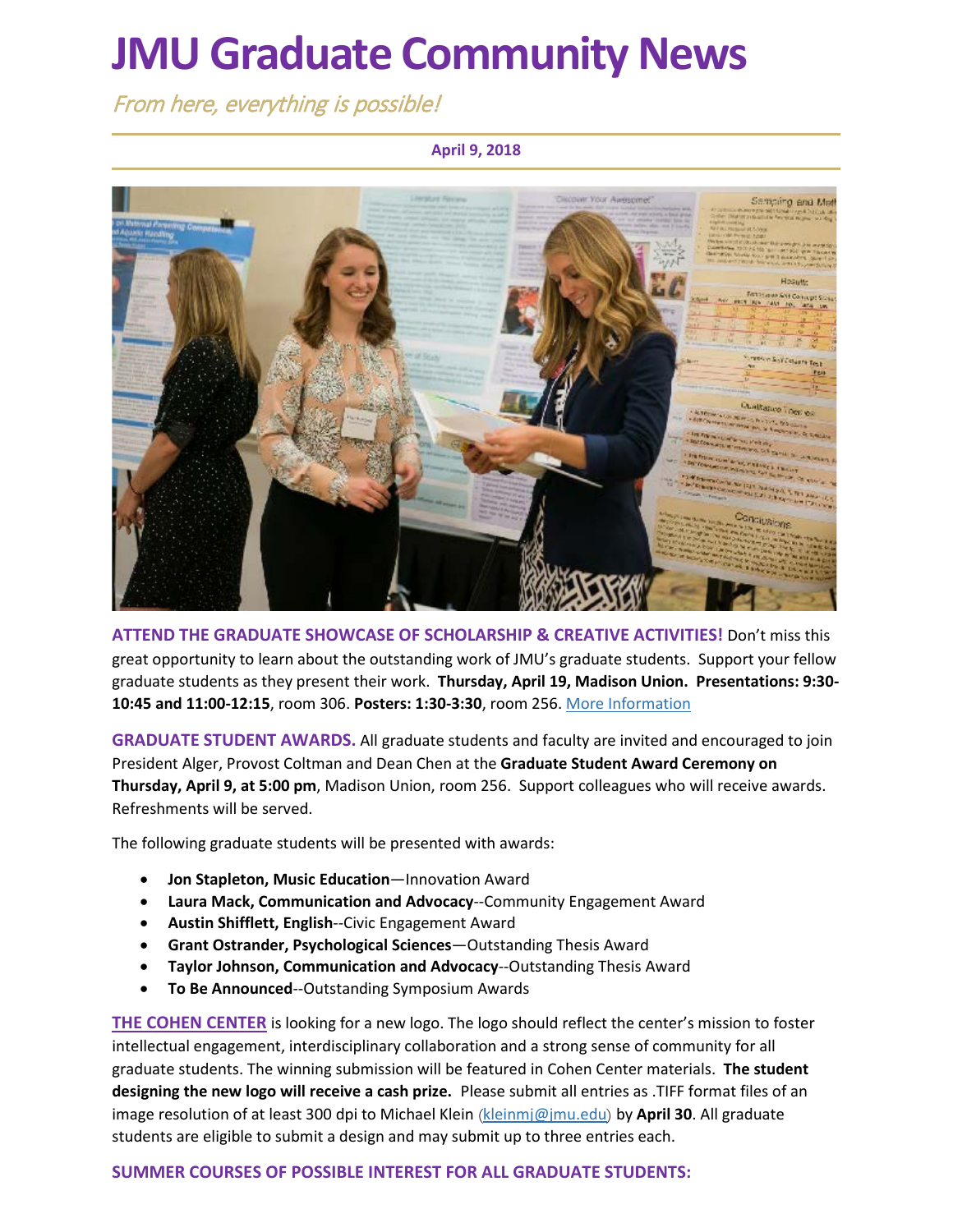**WRTC 608. INTERCULTURAL LITERACIES.** An examination of critical approaches to intercultural communication beyond ethnic and racial lines. We'll also investigate key theories of identity and difference, and intercultural communication practices. Topics may include definitions of culture, cross-cultural communication challenges and issues of globalization, localization and translation. May 7 to June 15. For more information contact Dr. Cathryn Molloy [\(molloycs@jmu.edu\)](mailto:molloycs@jmu.edu).

**INTS 575. VIRGINIA FOOD SYSTEMS LEADERSHIP INSTITUTE.** Explore sustainable food systems from a multidisciplinary perspective. The Virginia Food Systems Leadership Institute (VFSLI) seeks to prepare rising leaders in this domain by combining knowledge of food systems with competency development in leadership. This is a 4-credit interdisciplinary, multi-university course that starts June 4. [More information](https://sail.gmu.edu/field-studies/all-courses/summer-2018/virginia-food-systems-leadership-institute-vfsli) or contact Dr. Michael Broderick [\(broderml@jmu.edu\)](mailto:broderml@jmu.edu) or Dr. Wayne Teel [\(teelws@jmu.edu\)](mailto:teelws@jmu.edu)

**WRTC 628. GENRE IN ACTION.** Explore how established genres circulate and mutate within ecologies of humans, objects, technologies and spaces. Students will explore theories related to genre in order to analyze and compose within a medical, scientific, nonprofit, academic, or corporate discourse community of their choice. First summer session, online. For more information contact Dr. Scott Lunsford [\(lunsfoss@jmu.edu\)](mailto:lunsfoss@jmu.edu).

### **THE NEW GSA EXECUTIVE COUNCIL FOR THE 2018-2019 ACADEMIC YEAR**

- President **Jack Nichting**
- Vice President **Jackson Chambers**
- Secretary **Amanda Bomfim**
- Treasurer **Will Arney**

All four officers are enrolled in our Master's in Public Administration program.

### **GRADUATE STUDENT ASSOCIATION SPRING GRANT WINNERS**

**Professional Development Awards:**

- **Margaret Dassira, School Psychology**
- **Cristina Kossak, Sport and Recreation Leadership**
- **Danika Pfeiffer, Ph.D. Communication Sciences and Disorders**
- **Anna Showalter, Doctor of Musical Arts Program in Piano**
- **Bailee Hubert, Occupational Therapy**
- **Emily Harnish, Physician Assistant Studies**
- **Jessica Fornieri, Nutrition and Physical Activity**
- **Alexandra Minori, Sport and Recreation Leadership**

**Travel/Research Awards:**

- **Jonathan Studio, Biology**
- **Tyler Kovacs, Biology**
- **Jennifer Morgan, Public Administration**

**FULL DAY CHILD CARE** is available for 3 and 4 year olds at The Young Children's Program (YCP) located in Anthony Seeger. The YCP is state licensed and NAEYC accredited utilizing a project based, learnerdriven curriculum. The YCP encourages learners to explore, investigate and discover. Now enrolling for the 2018 – 2019 school year. More [Information](https://www.jmu.edu/coe/ycp/)

**NEED A JOB?** Currently, there are 11 graduate assistantships, 44 student positions, as well as 10 wage positions, for which graduate students might qualify, posted on JMU's [Joblink.](https://joblink.jmu.edu/)

## Upcoming Events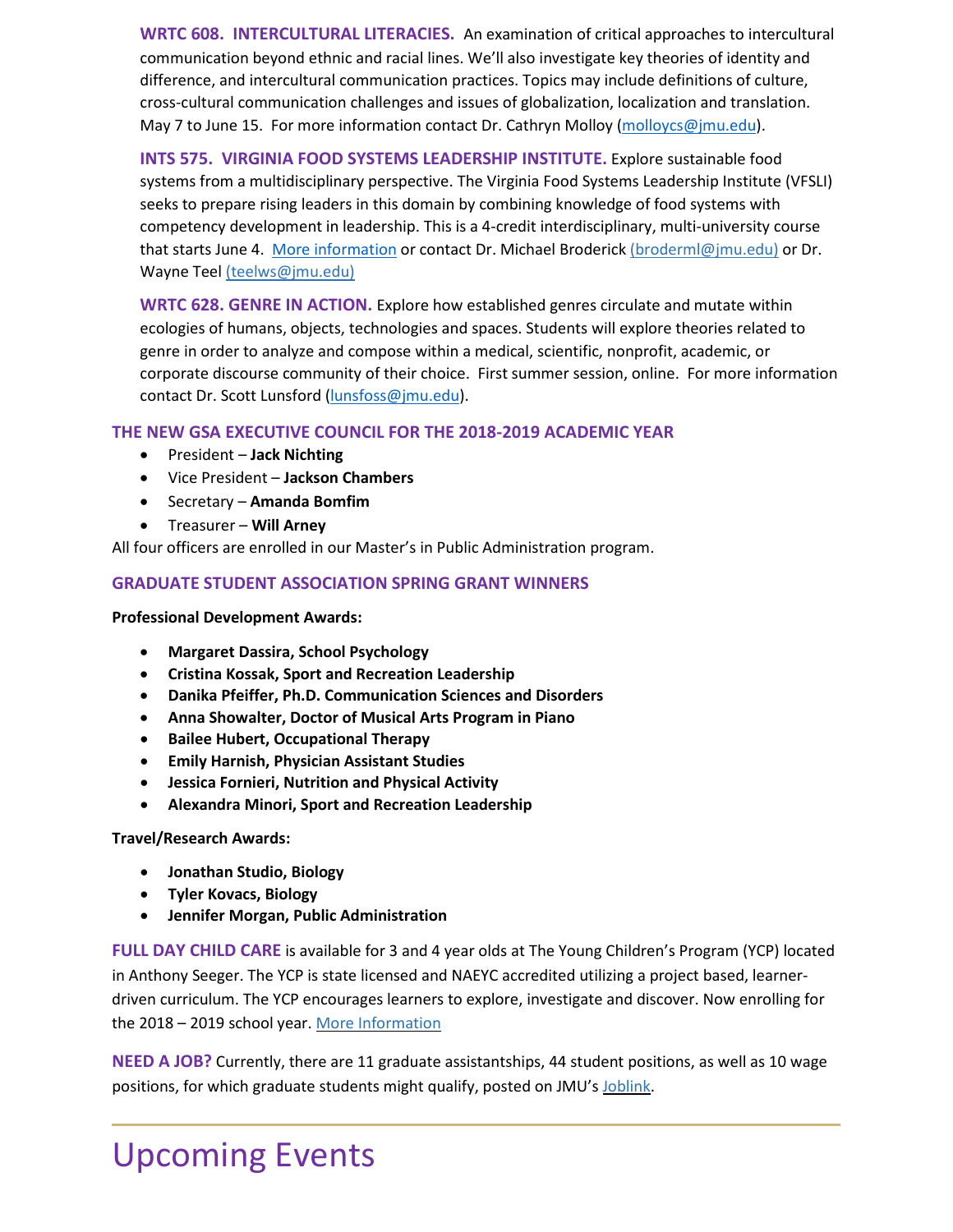**ENVIRONMENTAL ADVOCACY IN CONTENTIOUS TIMES.** Is talking about the global climate even working? Dr. Robert Cox, Former National Sierra Club President and Author of environmental Communication and the Public Sphere will explore resilient communication strategies required to address our global crises. **Monday, April 9, 7 pm** in HBS GO40. For more information contact Everett Brubaker [\(brubaken@dukes.jmu.edu\)](mailto:brubaken@dukes.jmu.edu)

**THE FINAL GSA MEETING OF THE YEAR** will be **Wednesday, April 11, 6-7 pm** in 4000 Madison Hall. This meeting will be an Open Forum. Come tell us your thoughts about the GSA and what you would like to see from our organization moving forward. Come for some great discussion and FREE PIZZA! For more information contact the GSA [\(gsa@jmu.edu\)](mailto:gsa@jmu.edu).

**RACIAL TERROR: LYNCHING IN VIRGINIA, 1877-1927** will be this year's final presentation of the Institute for Visual Studies, **Wednesday, April 11, 12:00-1:00** in Roop Hall 208. Dr. Gianluca De Fazio (Justice Studies) will introduce and discuss his digital research project, a website where lynching stories are told and can be disseminated to students, researchers, and to the general public. Bring your lunch; dessert and coffee will be served. All are welcome. [More information](https://www.jmu.edu/ivs/events/colloquia.shtml)

**JMU LIBRARIES MAKER SPRIT.** The 3-hour Sprint begins with an announcement of a challenge or problem to solve. You then have the rest of the time to envision and create your solution. You will be provided with equipment, supplies, advice, and some great snacks! At the end of the sprint, you'll present your project to a group of judges, who will select winners and present prizes based on creative use of materials, presentation, and, of course, how well you solved the problem! Pre-register by April 9th and you'll get a free t-shirt. Open to everyone at JMU. **Wednesday, April 11, 6 pm** in Room 208. [More information](http://letmakersprint.weebly.com/)

**INCOMPLETE COURSE DEADLINE.** All coursework from the Fall 2017 semester must be submitted to faculty members by **April 12** to remove an incomplete grade. **Thursday, April 26** is the last day for the faculty to remove "Incomplete" grades form fall 2017 semester. Incomplete grades will automatically be changed to "F" after this date.

**APPLICATIONS FOR DECEMBER 2018 GRADUATION** must be submitted no later than **Friday, April 13**.

**MADIPALOOZA**, the "Festival at Festival", is a music festival hosted right on JMU's east campus. This event offers inflatables, food eating contests, drawings for prizes, and much more**! Saturday, April 14**. More [information](http://www.jmu.edu/madipalooza/index.shtml)

**INTERDISCIPLINARY SYMPOSIUM ON NARRATIVE MEDICINE: RESILIENCE, PROFESSIONALISM, & SELF-CARE. Saturday, April 14,** at Wake Forest University [More Information](http://humanitiesinstitute.wfu.edu/programming/nmsym?utm_source=SHH+Newsletter+Spring+2018&utm_campaign=SHH+Newsletter+Spring+2018&utm_medium=email)

**"IT'S OK TO DIE...WHEN YOU'RE PREPARED."** Join the JMU-SRMH Collaborative for an informational talk about advanced directives, tools for making challenging medical decisions, and numerous other action steps to take when "your time" comes. **Tuesday, April 17,** 6:30, Festival Highlands Room. Open to all students, faculty, staff, and community members[. More Information](http://www.jmu.edu/news/chbs/2018/04-06-oktodie.shtml)

**STUDENTS GRADUATING IN MAY:** If required by your program, you must submit your thesis, dissertation, or scholarly document to Scholarly Commons and the Graduate School by **Wednesday, April 18**.

**HONORS COLLEGE SYMPOSIUM Wednesday, April 18,** Madison Union 256. Presentation Segment 1; 10:30 – 12:00 pm, Pinning Ceremony; 12:00 pm – 12:30 pm. Presentation Segment 2; 1:00 pm – 2:30 pm. For more information contact the Honors College [\(honors@jmu.edu\)](mailto:honors@jmu.edu)

**GRADUATE SHOWCASE OF SCHOLARSHIP & CREATIVE ACTIVITIES.** Don't miss this great opportunity to see your fellow graduate students present papers, posters and receive awards for excellence in; Innovation, Community Engagement, Civic Engagement & Outstanding Theses. Paper Presentations; **Thursday, April 19, Madison Union 9:30-10:45 and 11:00-12:15**, room 306. **Poster**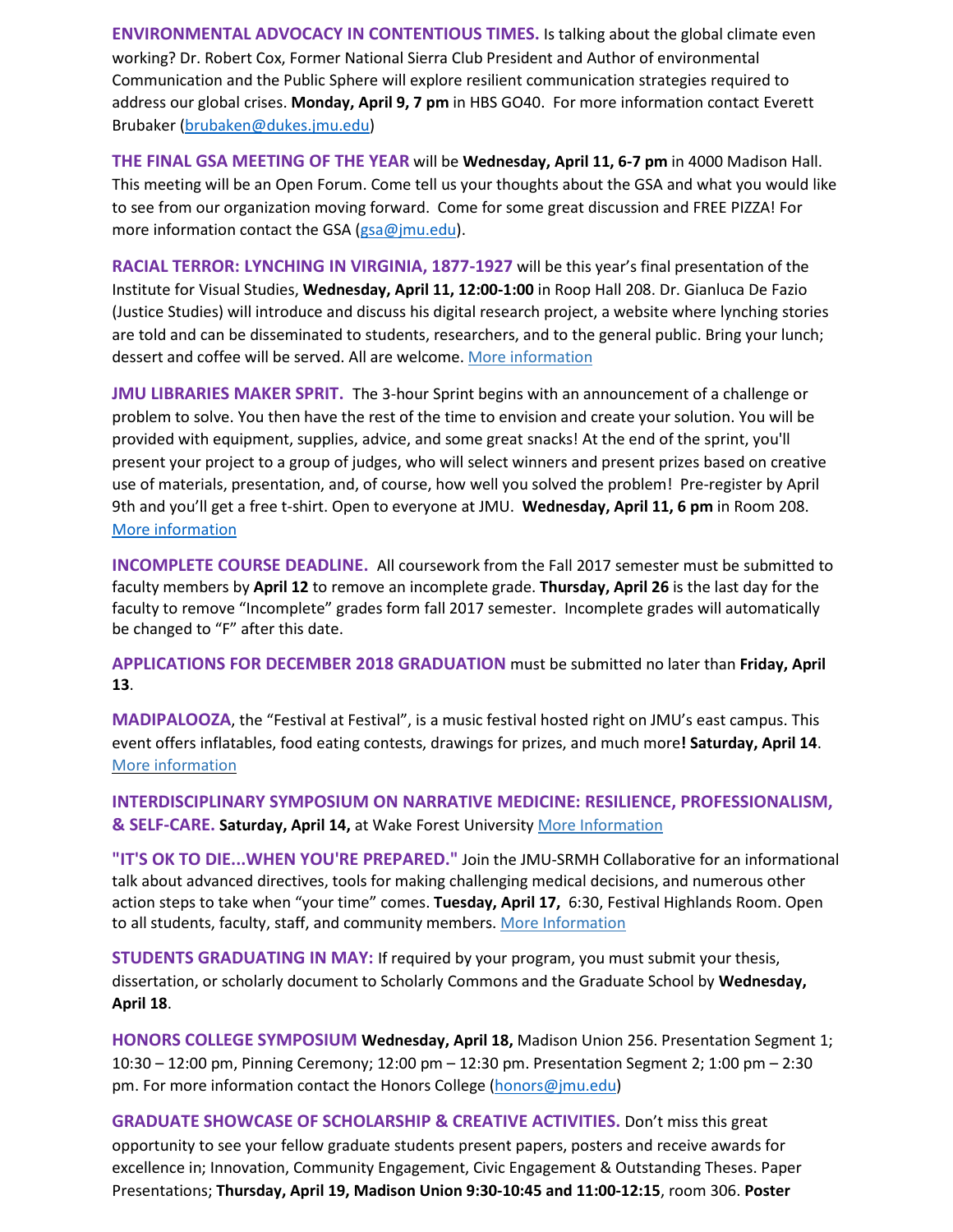**Session; 1:30-3:30**, room 256. The EXPO will conclude with an **Award Ceremony at 5:00 pm**, with remarks by the President and Provost, Madison Union, room 256. Light refreshments will be served. [More Information](https://www.jmu.edu/grad/GraduateShowcase/proposals-wanted.shtml)

#### **STUDENTS GRADUATING IN MAY MUST COMPLETE ALL COURSEWORK** by **Thursday, May 3**.

**COMMENCEMENT.** The May commencement ceremony will be held on **Thursday, May 3rd, at 7 p.m.** in the Convocation Center. [More information](http://www.jmu.edu/commencement/)

For additional events of possible interest, regularly check<http://www.jmu.edu/events>

### Downtown Calendar

**NATIONAL SIBLINGS DAY AT BROTHERS CRAFT BREWING** April is home to National Siblings Day! Celebrate with [Brothers Craft Brewing](https://www.brotherscraftbrewing.com/) on **April 10** by buying your brother or sister beer! Look for their tasty brews at your favorite restaurant, bottle shop or grocery store downtown. [More information](https://downtownharrisonburg.org/events/national-siblings-day-at-brothers-craft-brewing/)

**ROCKTOWN BEER AND MUSIC FESTIVAL -** With over 67 beers to sample, even savvy beer fans will find something new to get excited about and you can expect some of the best performances from local and nationally touring bands every year. **April 21, 3pm - 8:30pm,** [More information](https://downtownharrisonburg.org/events/rocktown-beer-and-music-festival/)

**DOWNTOWN DINNER PARTY -** Celebrate Harrisonburg Downtown Rennissance's 15th Anniversary with a festive and food-filled night in the heart of downtown Harrisonburg! HDR is teaming up with Sub Rosa Supper Club event team for this brand new event so prepare to be wowed. **May 19, 7-11 pm.** [More](https://downtownharrisonburg.org/events/downtown-dinner-party/) [information](https://downtownharrisonburg.org/events/downtown-dinner-party/)

**VALLEY FOURTH -** Red, white and blue plus you! It's Harrisonburg's 17th annual Independence Day celebration. Great food, music and entertainment attract thousands of people to downtown Harrisonburg for a fun day with family, friends and neighbors. **July 4, 8 am – 9:45 pm.** [More information](https://downtownharrisonburg.org/events/valley-fourth/)

**FRIENDLY CITY FORTUNE -** The Shenandoah Valley's largest raffle is back for a second year! HDR is giving away a total of \$250,000 in cash and prizes on **July 4, 1-5 pm** – one prize is drawn every five minutes for four hour[s! More Information](https://downtownharrisonburg.org/events/friendly-city-fortune/)

### Tips from TGS (The Graduate School)

**Graduate Polices.** You are responsible to read and follow the graduate policies set forth in th[e Graduate](http://jmu.edu/catalog)  [Catalog.](http://jmu.edu/catalog) Important information regarding degree progress, including rules for successful progression and continuous enrollment are also on the [Graduate School website](http://www.jmu.edu/grad/current-students/degree-progress/beginning.shtml)

**Approval of a Thesis or Dissertation Committee.** Students who are completing these sorts of projects must submit a signed approval form to The Graduate School by the second week of the semester in which the student first registers for thesis or dissertation credits. [Approval form](https://www.jmu.edu/grad/_files/CommitteeApprovalForm2017-18.pdf)

**Monitor your Dukes E-Mail account!** Official information is sent to each student's officia[l Dukes e-mail](http://www.jmu.edu/computing/helpdesk/selfhelp/DukesEmail.shtml)  [account.](http://www.jmu.edu/computing/helpdesk/selfhelp/DukesEmail.shtml) Check your @dukes.jmu.edu e-mail account on a regular basis.

**Monitor [MyMadison!](http://mymadison.jmu.edu/)** The *Student Center* in [MyMadison](http://mymadison.jmu.edu/) is where you will find advising information, register for classes, and where you can view "*To Do Items"* that will keep you on track towards graduation. Use the Student Center to update your mailing address and cell phone number. It is *your responsibility* to maintain accurate contact information. Check your account regularly. Don't miss important information!

#### **Essential Links:**

• [Graduate School Website](http://www.jmu.edu/grad)